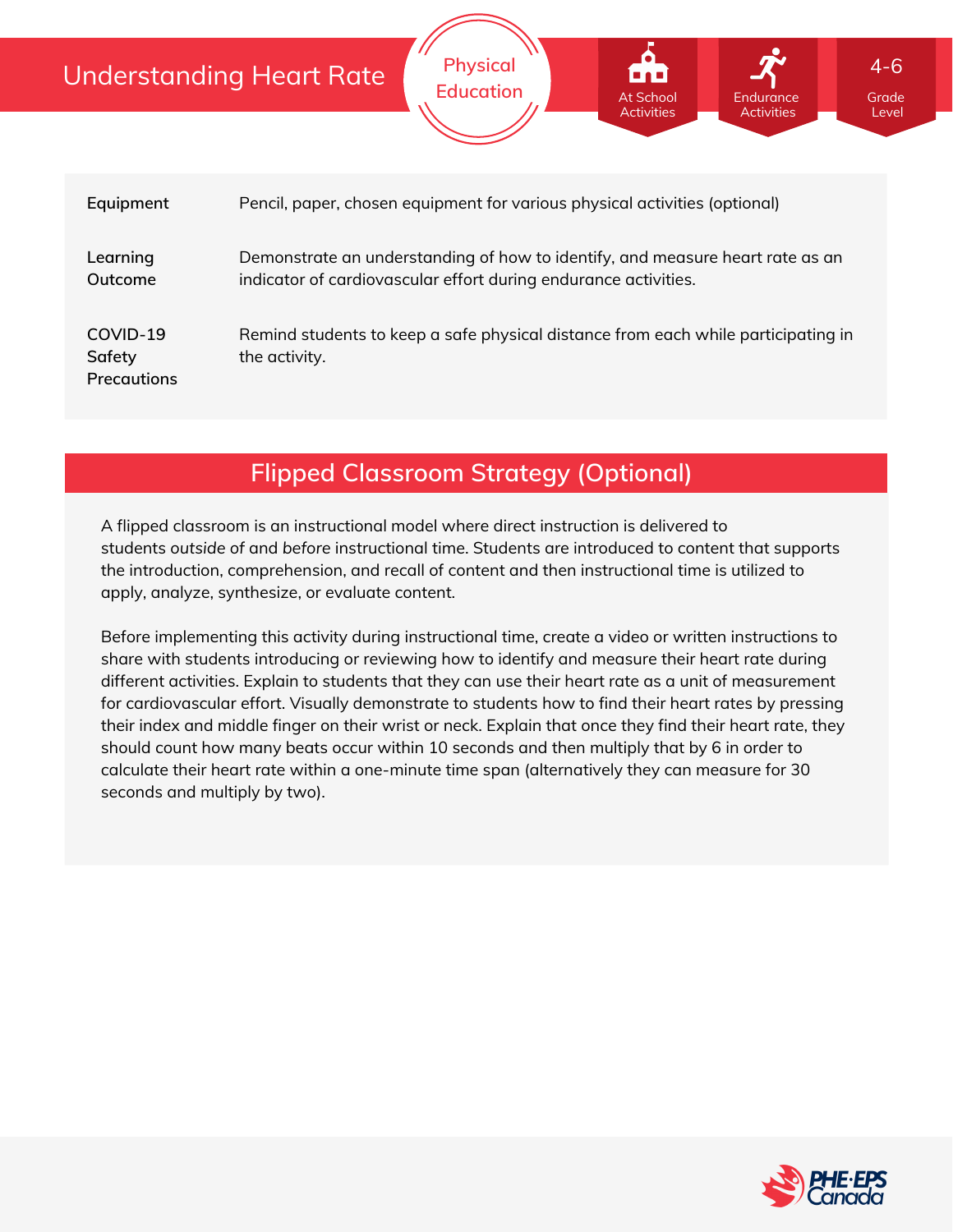At School Activities

Endurance Activities

## **Activity Description**

If utilizing a flipped classroom approach, remind students to apply the technique they learned or reviewed to identifying and measuring their heart rates from the video or document. Ask students to share what they noticed about their heart rate for the various activities they tried. If not utilizing a flipped classroom approach, introduce or review with students how to identify and measure their heart rate during different activities. Explain to students that they can use their heart rate as a unit of measurement for cardiovascular effort. Visually demonstrate to students how to find their heart rates by pressing their index and middle finger on their wrist or neck and ask them to try it. Explain that once they find their heart rate, they should count how many beats occur within 10 seconds and then multiply that by 6 in order to calculate their heart rate within a one-minute time span (alternatively they can measure for 30 seconds and multiply by two).

At rest, ask students to locate their heart rate. This will provide the students with their resting heart rate. Then, invite students to calculate their maximum heart rate (HR max) by subtracting their age from 220 (e.g. if they are 10 years old, their maximum heart rate is 210). Explain to students that their HR max represents the maximum number of times their heart should beat per minute during exercise. Share that it is not recommended to maintain physical activity intensity within their HR max as it works the heart quite intensely. Ideally, students should aim to maintain their heart rate during moderate to vigorous physical activity within their target heart rate zone. The Cardiac Health Foundation of Canada [recommends](http://www.cardiachealth.ca/articles/didyouknow28.html) a target heart rate of 45% for moderate exercise intensity, and 70% of your maximum heart rate for vigorous exercise intensity.

Once students are able to identify and measure their heart rate, invite them to measure their cardiovascular endurance by participating in various physical activities. Students can use a paper and a pencil and begin by measuring their resting heart rate. They can then participate in various moderate and vigorous physical activities such as passing a soccer ball back and forth, going for a run, or a vigorous exercise sequence (e.g., skipping, jumping jacks, and running in place). Immediately after each activity, students measure their heart rate and compare their target heart rate, with their resting heart rate, and their HR max compared to the different activities they completed. As students complete the activities, ensure they understand the difference between moderate to vigorous physical activities.



Grade Level

4-6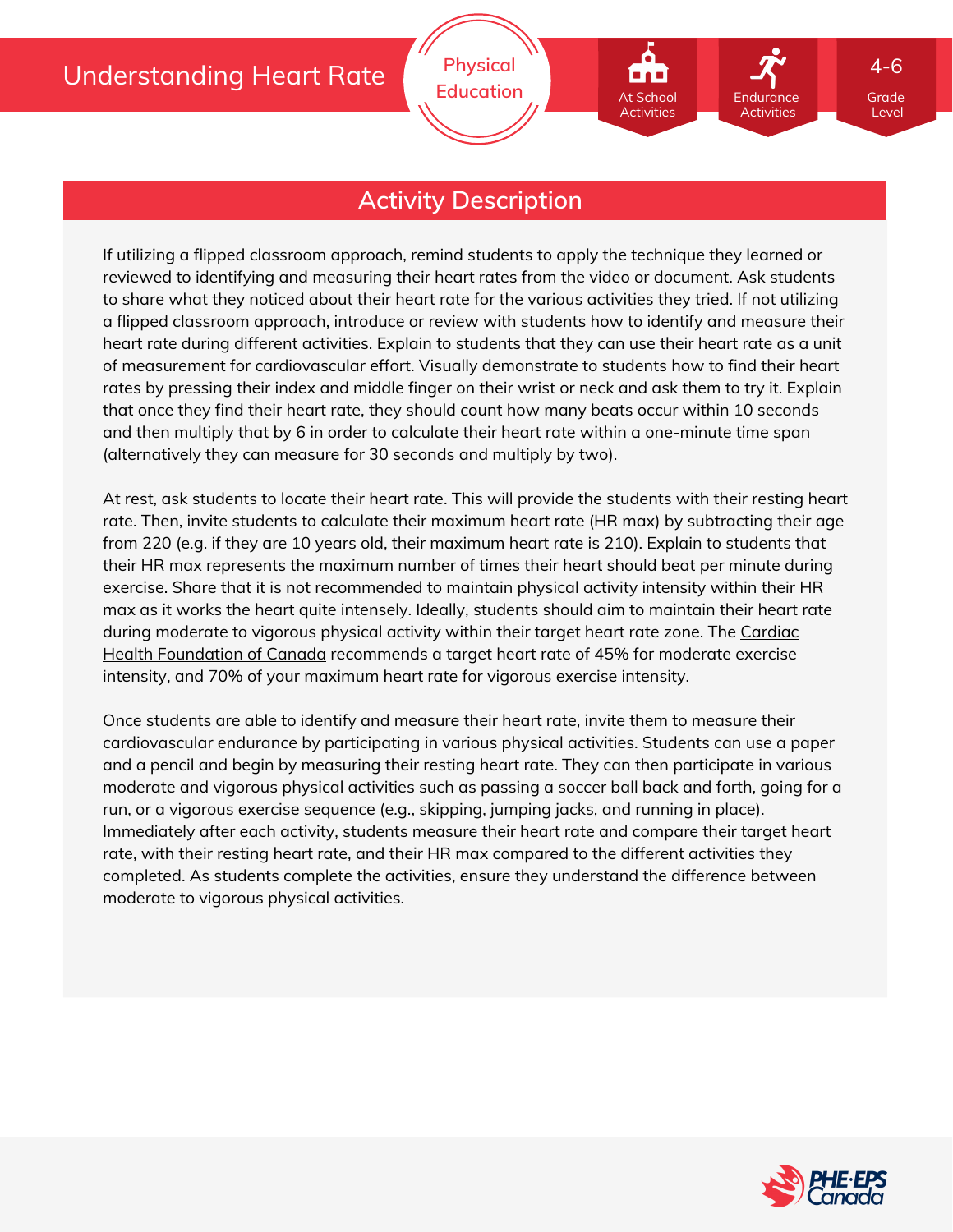## Understanding Heart Rate

**Physical Education At School Endurance** Grade

# **Physical Education Competencies Reflection Questions**



### **MOVE**

**Develop psychomotor skills, tactics, and strategies that facilitate a variety of physical activities across diverse environments.**



# **THINK**

**Develop cognitive skills and strategies for a variety of movement contexts that facilitate critical thinking, decision making, and problem solving.**



### **FEEL**

**Develop affective skills and strategies that facilitate healthy and safe relationships with themselves, with others, and with their environment.**



**Practice behaviour skills and strategies that facilitate movement competence and confidence.**

At School Activities Endurance Activities

Level

4-6

Reflection is important to support learning during physical education. Consider asking students the reflection questions below and discuss the answers together.

- *What surprised you most when identifying and measuring your heart rate?*
- *What changes in your body and your heart rate did you observe while moving from a resting state to moderate and/or vigorous physical activity?*



# **Inclusion Considerations**

Modifications can be made to a variety of activity components to ensure inclusion. As you plan activities, consider how everyone can be involved and how to modify or adapt the activities to ensure the full inclusion of all. The STEP framework provides modifications to the following activity components space, task, equipment, and people.

| Space                                                             | Task                                                                                               | Equipment                                                                           | People                                                                                                                    |
|-------------------------------------------------------------------|----------------------------------------------------------------------------------------------------|-------------------------------------------------------------------------------------|---------------------------------------------------------------------------------------------------------------------------|
| Complete the activity in<br>a space with minimal<br>distractions. | Provide groups with<br>physical activities that<br>are an appropriate<br>ability for each student. | Students use the<br>required equipment to<br>complete the activity<br>successfully. | Encourage students to<br>work in pairs or small<br>groups to support each<br>other with calculating<br>their heart rates. |